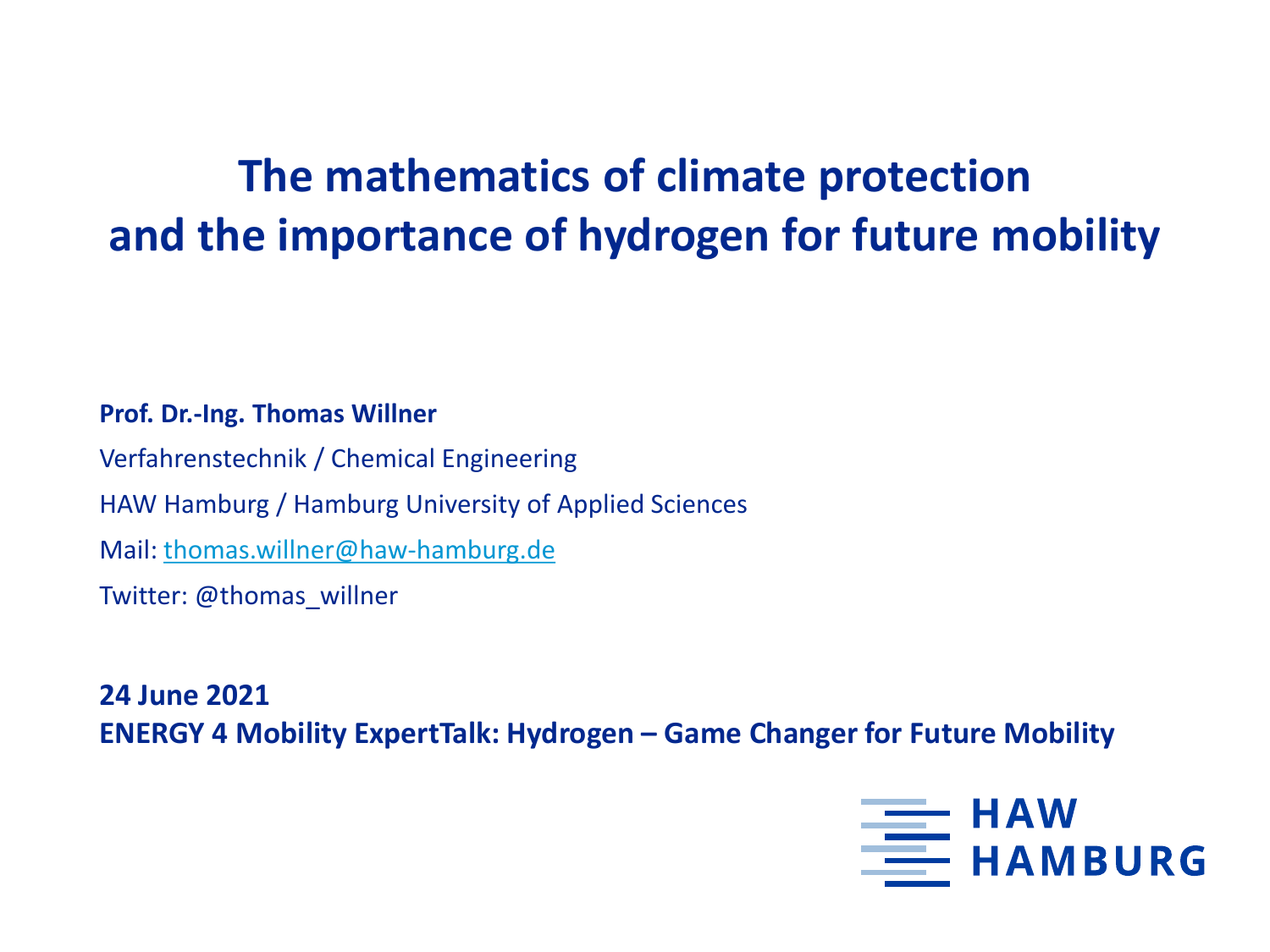**Mathematics of climate protection**

**Climate change is a phenomenon of natural physics.**

**Francis Bacon: "Nature, to be commanded, must be obeyed".**

**Those who want to control climate change must consider physical laws.** 

# **Physical laws are not politically negotiable!**

**The mathematics of climate protection, derived from its physics, is presented on the next slide.**



1

**Faculty of Life Sciences, Department of Process Engineering** Prof. Dr.-Ing. Thomas Willner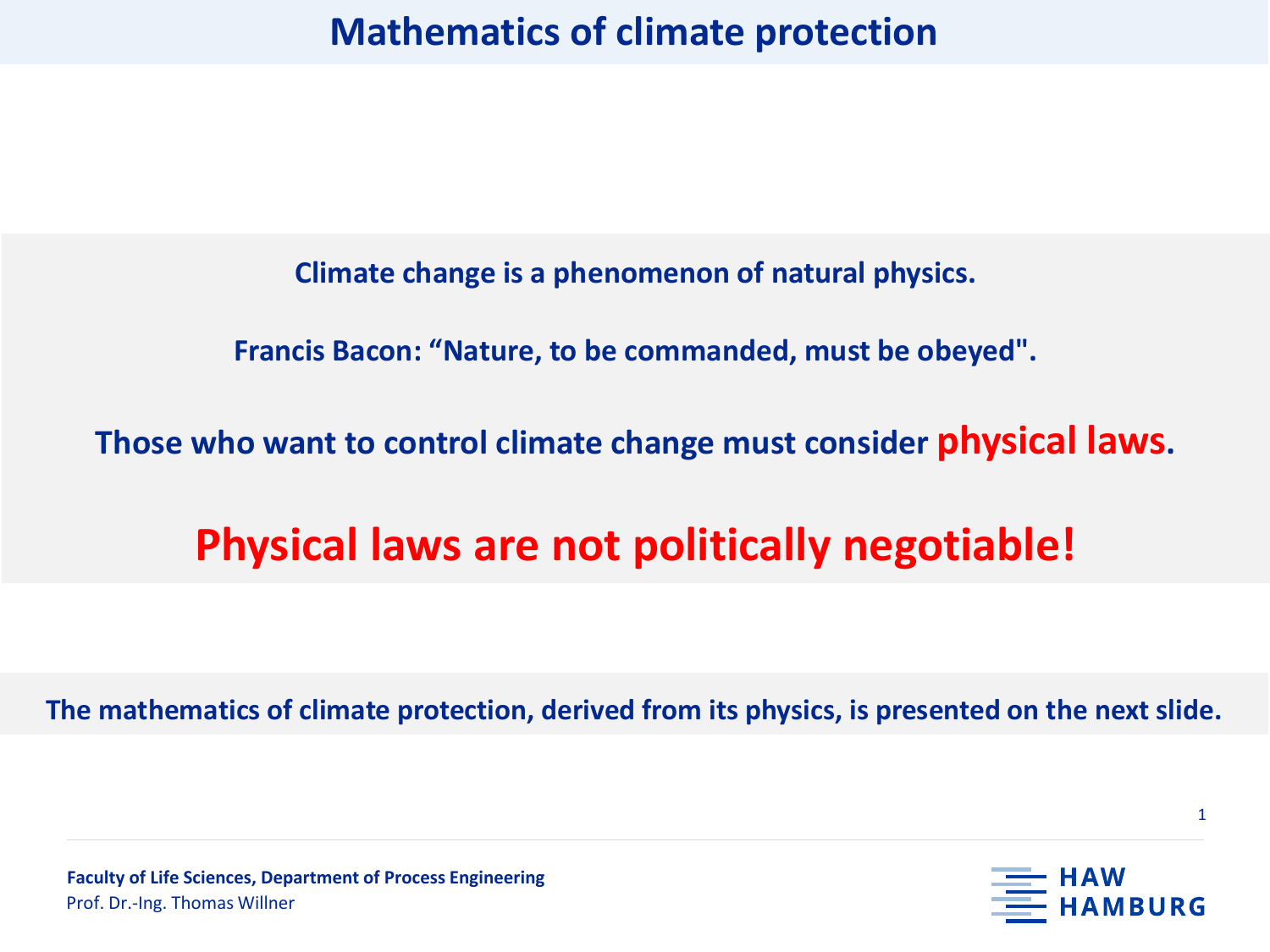## **Mathematics of climate protection**

Global CO<sub>2</sub> emission budget (1.5-degree target) from July 2021: 280 Gt CO<sub>2</sub> **Current global level of CO<sub>2</sub> emissions: 40 Gt CO<sub>2</sub> per year** 



Source: IPCC (2018) Special Report on Global Warming of 1.5° C, October 2018

**Faculty of Life Sciences, Department of Process Engineering** Prof. Dr.-Ing. Thomas Willner

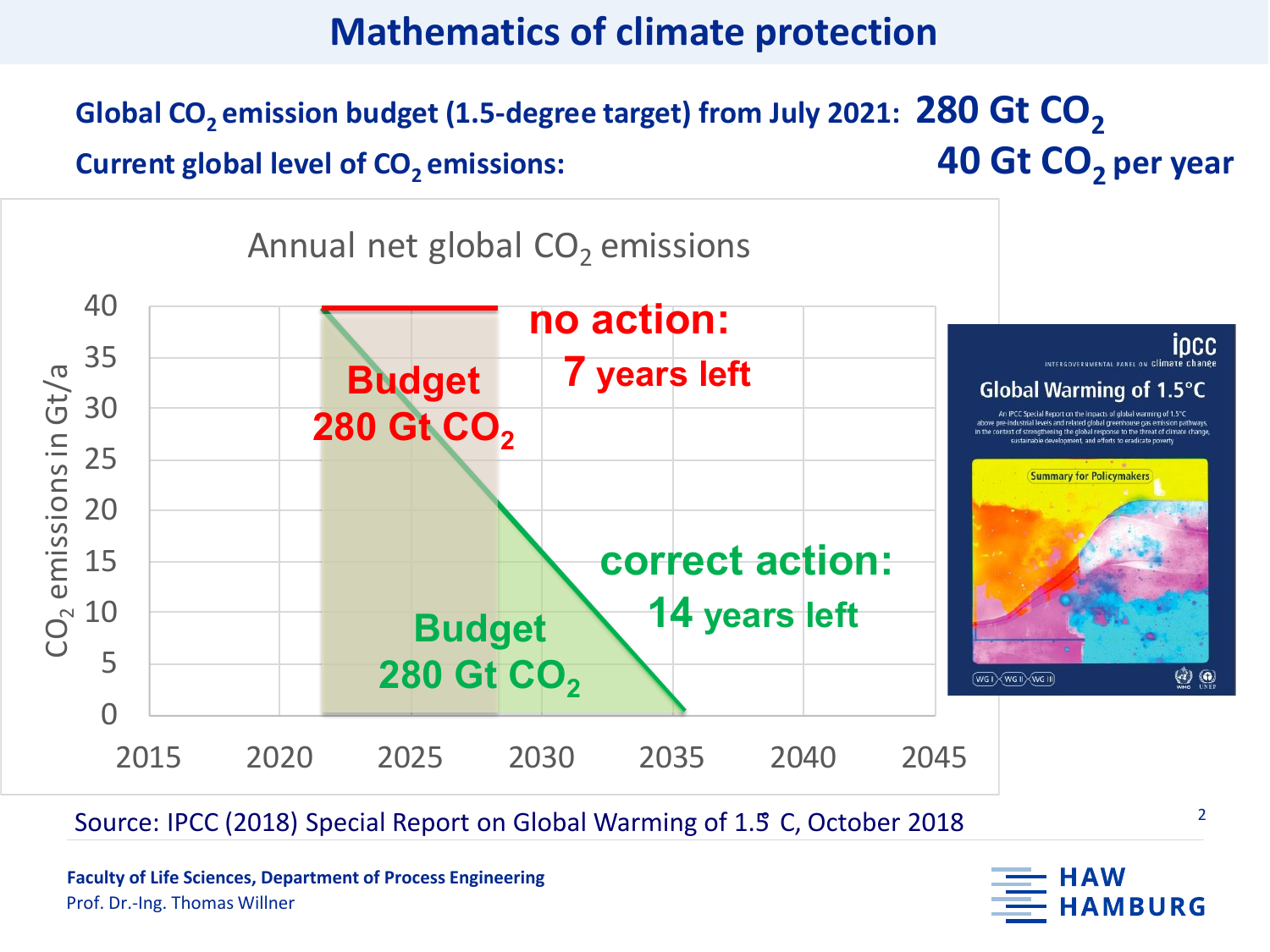## **Derived criteria for climate protection measures**

**3 criteria that climate protection measures must generally fulfil**

## **No delay**

**Immediate effect of GHG reduction measures when implemented. (see "correct-action" scenario)**

## **No GHG export**

**Entire value chain: No upstream or downstream GHG emissions in other countries or sectors.**

## **Fast roll-out** (of successful technologies)

**EXPLEM** Climate protection is a global task (Germany only accounts for 2 % of global GHG emissions) and can **only succeed in international cooperation.**

GHG = Greenhouse gas

Source: Willner (2020)

**Faculty of Life Sciences, Department of Process Engineering** Prof. Dr.-Ing. Thomas Willner



BURG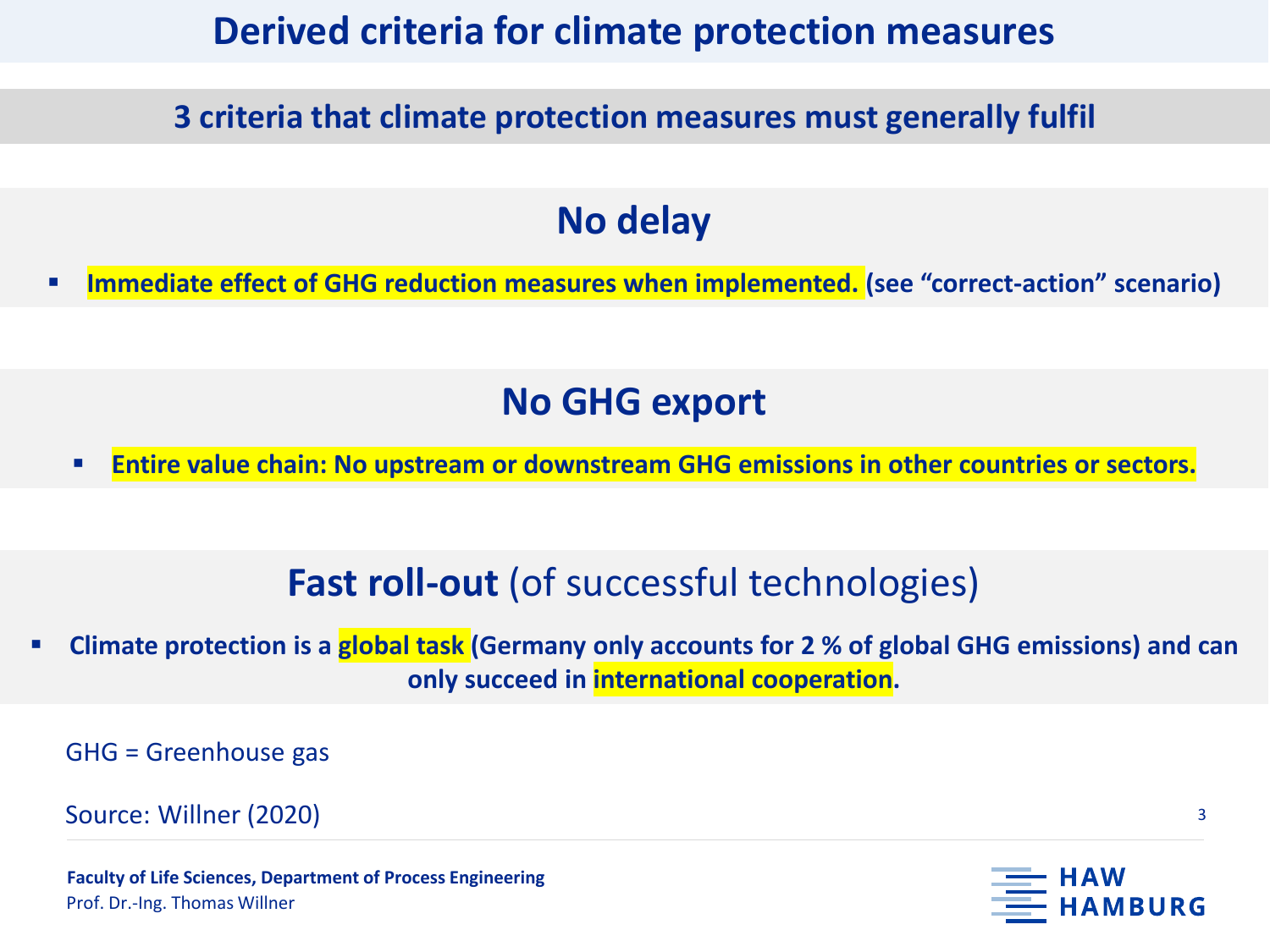## **Significance of the 3 criteria for road transport**

# **No delay**

- **Alternative fuels: Immediate effect in the large existing vehicle fleet (1.4 billion cars).**
- **E-mobility: 5 to 15 years delay and no effect in the existing fleet (Exchange takes too long).**

## **No GHG export**

- **E** Alternative fuels: Great performance (Germany: 83% GHG reduction<sup>1</sup>).
	- **E-mobility: Huge GHG export to other countries or sectors.**

**(e.g. for battery production and recycling, for new infrastructure, for power production)**

## **Fast roll-out (of successful technologies)**

- **International cooperation is key for climate protection!**
- **Export of RE technology to countries with surplus of RE + production of green fuels (e-fuels).**
- Import of e-fuels for Germany, Europe, USA... (high PED import: Germany 70 %<sup>2</sup>, EU28 58 %<sup>3</sup>

E-mobility = electric mobility; RE = renewable energy, e-fuels = fuels based on electric power, PED = primary energy demand Sources: 1BLE (2020), 2BMWi (2020), 3Euroststat (2021)

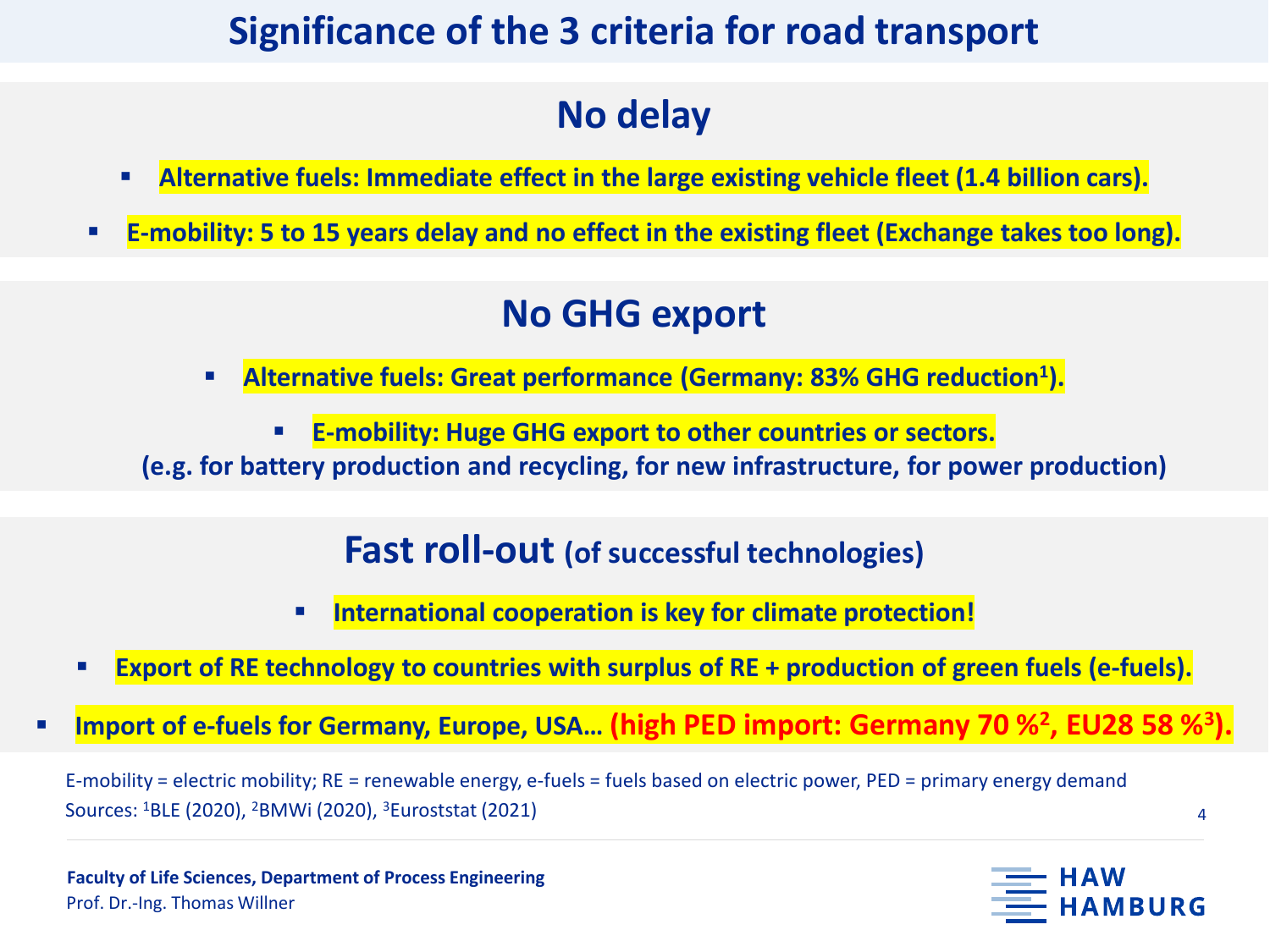## **Conclusion**

**Scientific analysis (see below for relevant literature) clearly shows:**

- **Sustainable alternative fuels fulfil all 3 criteria for effective climate protection. Therefore, they must be promoted as a matter of priority.**
- **Electric mobility does not fulfil any of the 3 criteria for effective climate protection and is therefore ruled out as a medium-term climate protection measure.**
- **The exaggerated one-sided promotion of electric mobility at national and European level must be corrected immediately.**





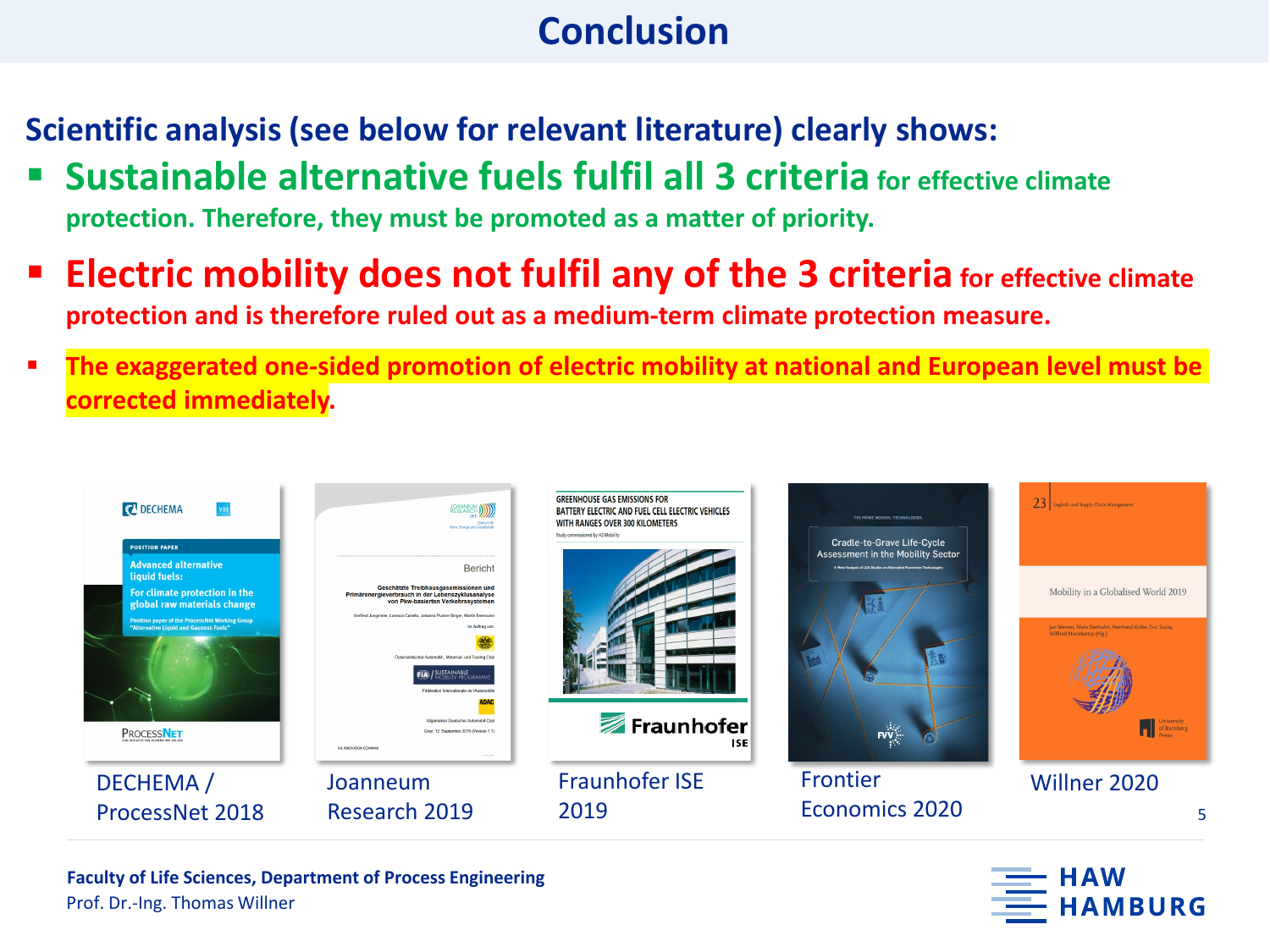## Additional difference between electric mobility and alternative fuels

## **Electric mobility: Note: Mistake in official calculations!**

- **Electric cars are energy consumers, not energy suppliers.**
- **They bring almost no new renewable energy into the system. Instead, they tie up renewable potentials of the power sector in the transport sector.**
- **These potentials are then missing elsewhere**, e.g. in industry.

# **We urgently need new renewable energy in the system in the form of alternative fuels.**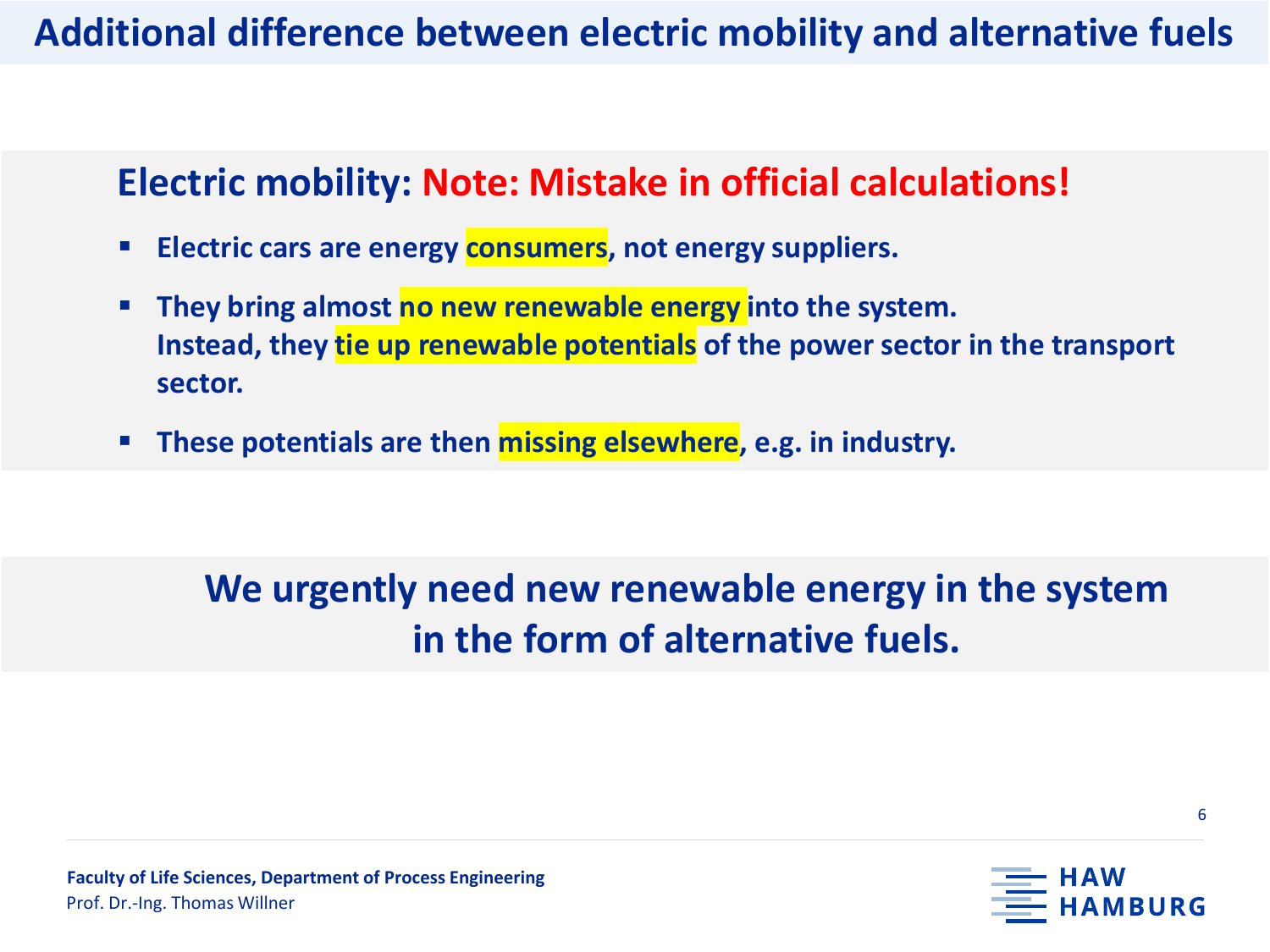**Alternative fuels (liquids and gases) are manifold including green hydrogen H2, green methane CH4 etc.**

**We need not only biodiversity, but also technology diversity**

- **1. 1G biofuels as a by-product of animal feed production (biodiesel and bioethanol)**
- **2. 2G biofuels from waste and residues from agriculture, forestry, wood processing, the food industry, etc.**
- **3. Fuels from household waste, industry waste, plastic waste, etc.**
- **4. Renewable electricity-based fuels (PtX fuels, e-fuels) H2 from countries with a surplus of RE**
- **5. Combinations (hybrids) (e.g. biomass or waste based PtX fuels) H2**

 $1G = 1$ <sup>st</sup> generation,  $2G = 2^{nd}$  generation, RE = renewable energy, PtX = Power to X

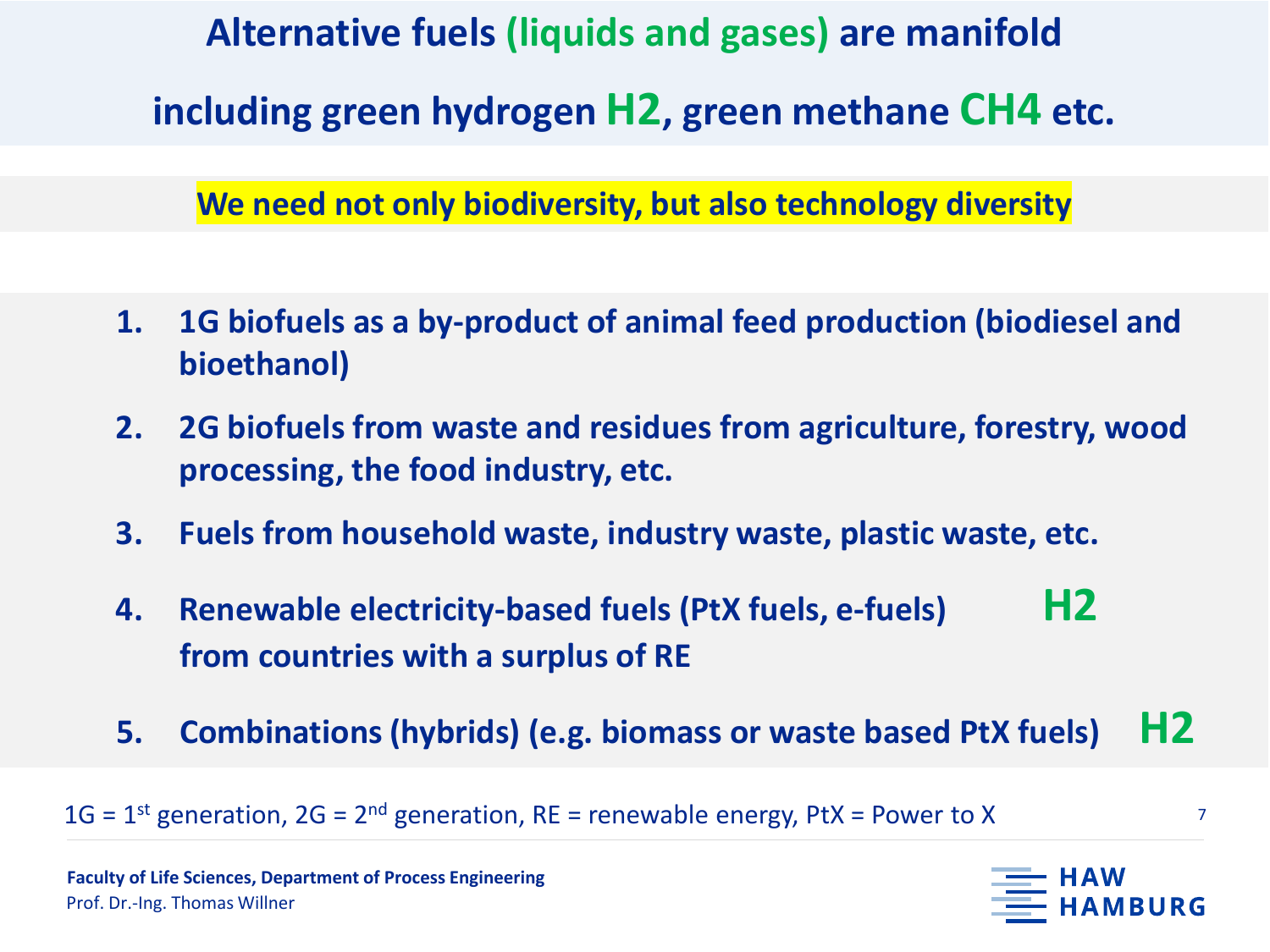# **Alternative fuels (liquids and gases) are manifold and gases (liquids and gases) are manifolder (liquids and gases)**

**Green H2 (including biogenic H2!!!) is a key molecule for future mobility**

- **Direct use in fuel cell cars**
- **PRECALLET FINDS FINDS:** H<sub>2</sub> + CO<sub>2</sub>  $\rightarrow$  CH<sub>2</sub> or CH<sub>3</sub>OH or NH<sub>3</sub> or ... + H<sub>2</sub>O **from countries with a surplus of RE**
- **PtX** hybrids:  $H_2$  + waste  $\rightarrow$  CH<sub>2</sub> or CH<sub>3</sub>OH or ... +  $H_2O$  +... **from any countries**

PtX = Power to X

 $CH<sub>2</sub>$  = liquid hydrocarbon fuel (e.g. from Fischer-Tropsch or Hydrotreating)

CH<sub>3</sub>OH = methanol, NH<sub>3</sub> = ammonia, CO<sub>2</sub> = carbon dioxide, H<sub>2</sub>O = water, H<sub>2</sub> = hydrogen

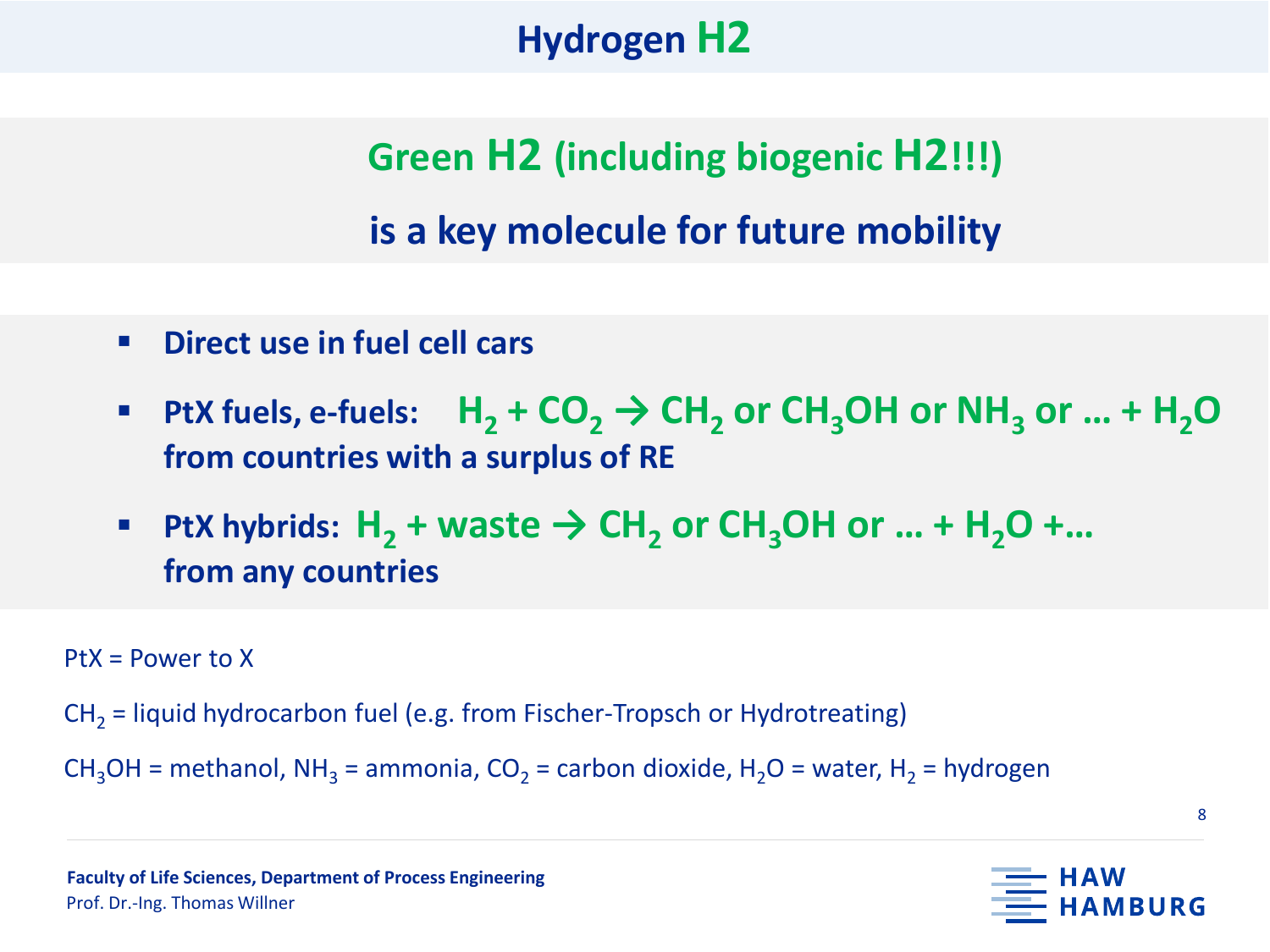## **Messages for the EU**

- **RED II Article 27 (2c) should be revised: "The share of renewable electricity shall be considered according to its energy content …" instead of the existing wording "The share of renewable electricity shall be considered to be four times its energy content…"**
- **Fleet regulation system for CO<sub>2</sub> emissions: Battery electric vehicles count with zero emission, but renewable fuels do not count at all. These regulation needs urgent correction considering at least well-to-wheel (WtW) emissions.**
- **Energy taxation regulation: Renewable fuels are taxed like fossil fuels. These regulation needs urgent correction to relieve renewable fuels.**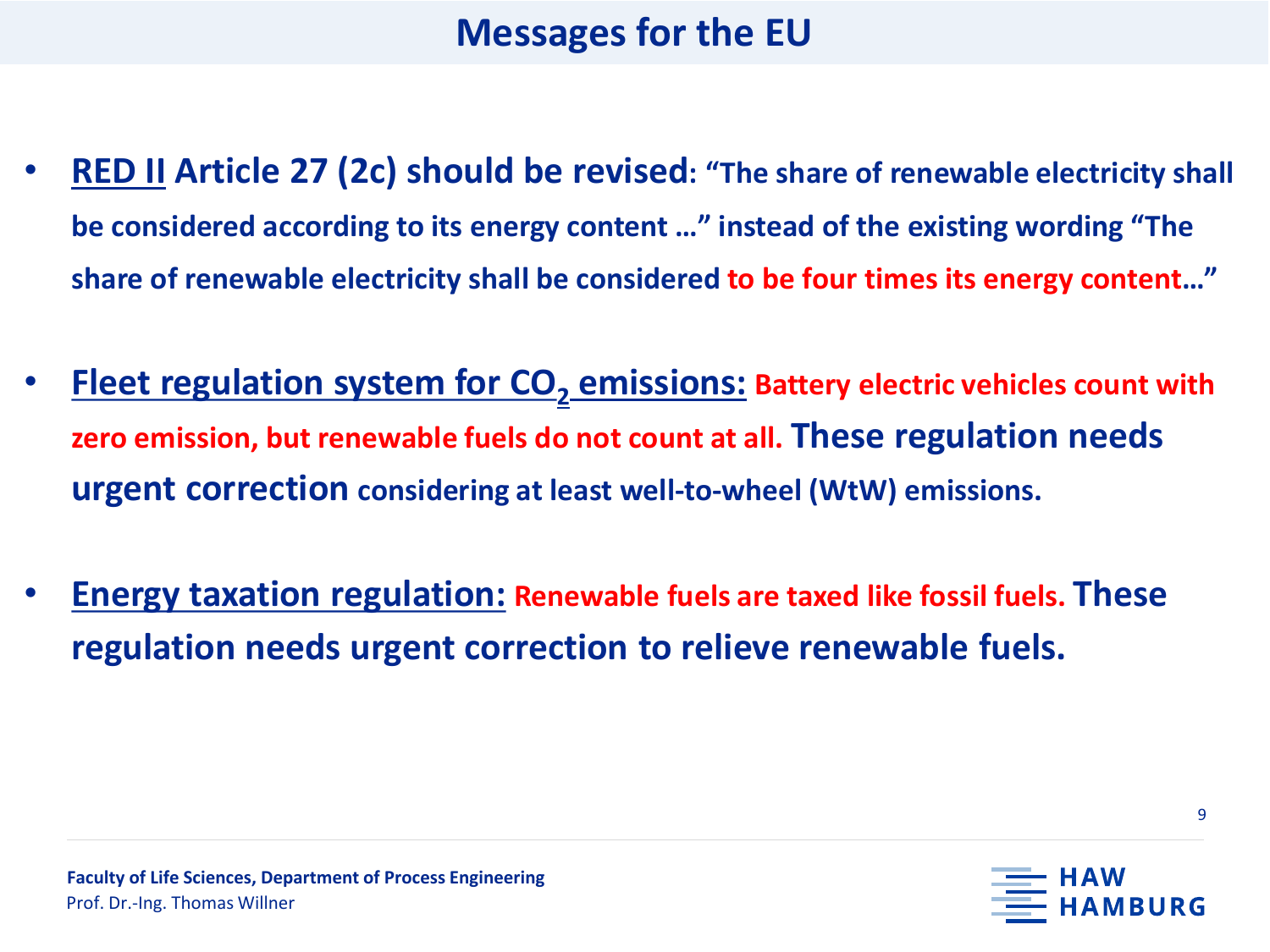## **Open letters in 2021 to the EU Commission**

### **27/05/2021: 223 companies, organisations and scientists (thereof 135 scientists)**

Open letter from the e-fuel community on the fleet regulation system for CO<sub>2</sub> emissions:

**Letter:** https://www.efuel-alliance.eu/fileadmin/Downloads/2021-05 -

26 Joint Letter Call to include a voluntary crediting system for sustainable renewable fuels into the vehicle CO2 regulations.pdf

**Press release:** [https://www.efuel-alliance.eu/fileadmin/Downloads/PM\\_Anrechnungssysteme\\_2705.pdf](https://www.efuel-alliance.eu/fileadmin/Downloads/PM_Anrechnungssysteme_2705.pdf)

### **17/06/2021: 170 scientists**

**Open letter on REDII/III, taxation regulation and fleet regulation system for CO<sub>2</sub> emissions:** 

**Letter:** <https://www.dropbox.com/s/tbdd5d5ovutddm2>

**Press release:** <https://www.dropbox.com/s/35fksvzylco3bzv>

#### **20/06/2021: WKM/IASTEC: 171 scientists**

**Open letter on calculation error in the climate impact of electric cars:**

**Letter:** <https://iastec.org/wp-content/uploads/2021/06/20210615-IASTEC-Letter.pdf>

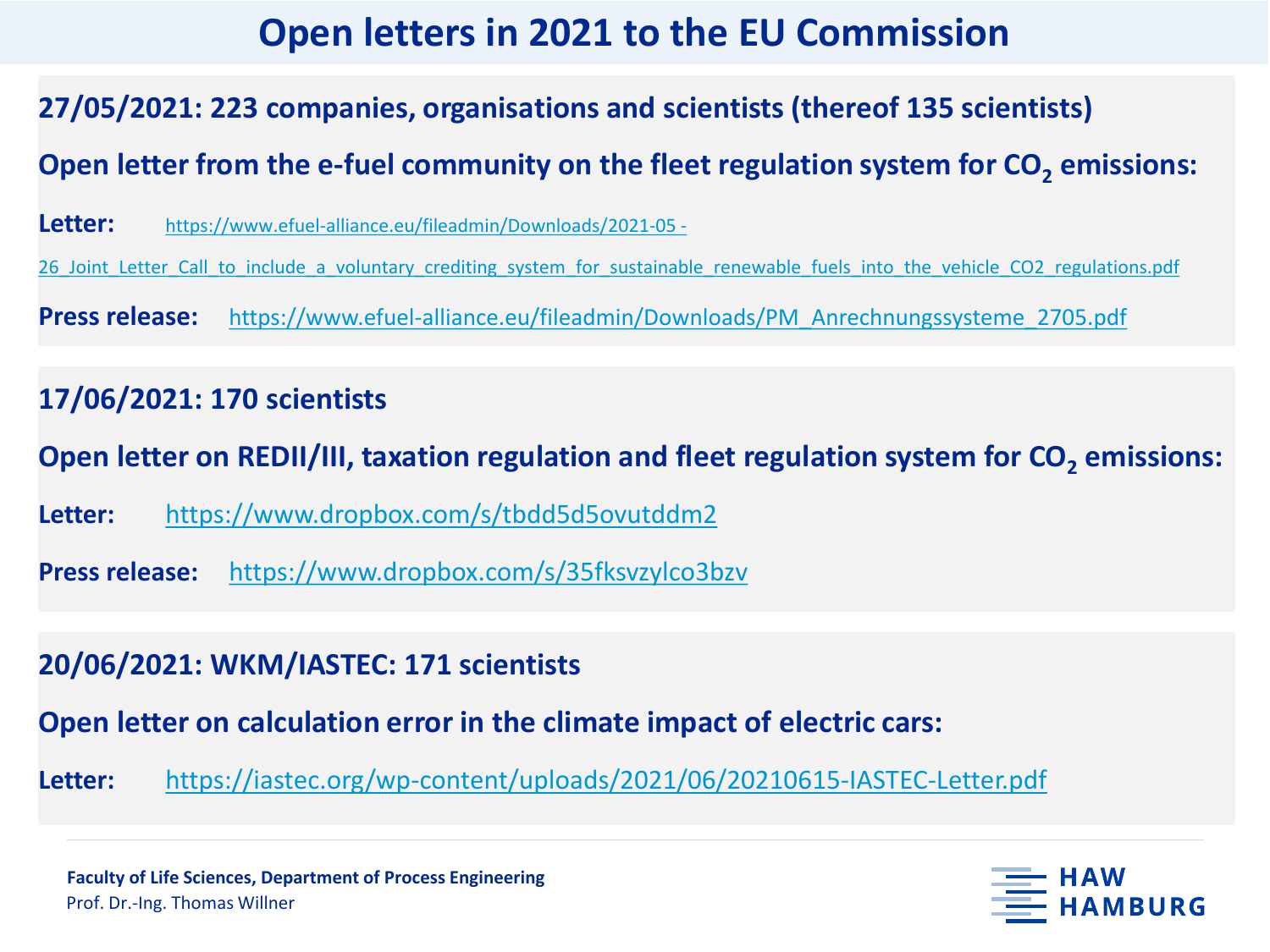## **Thank you**



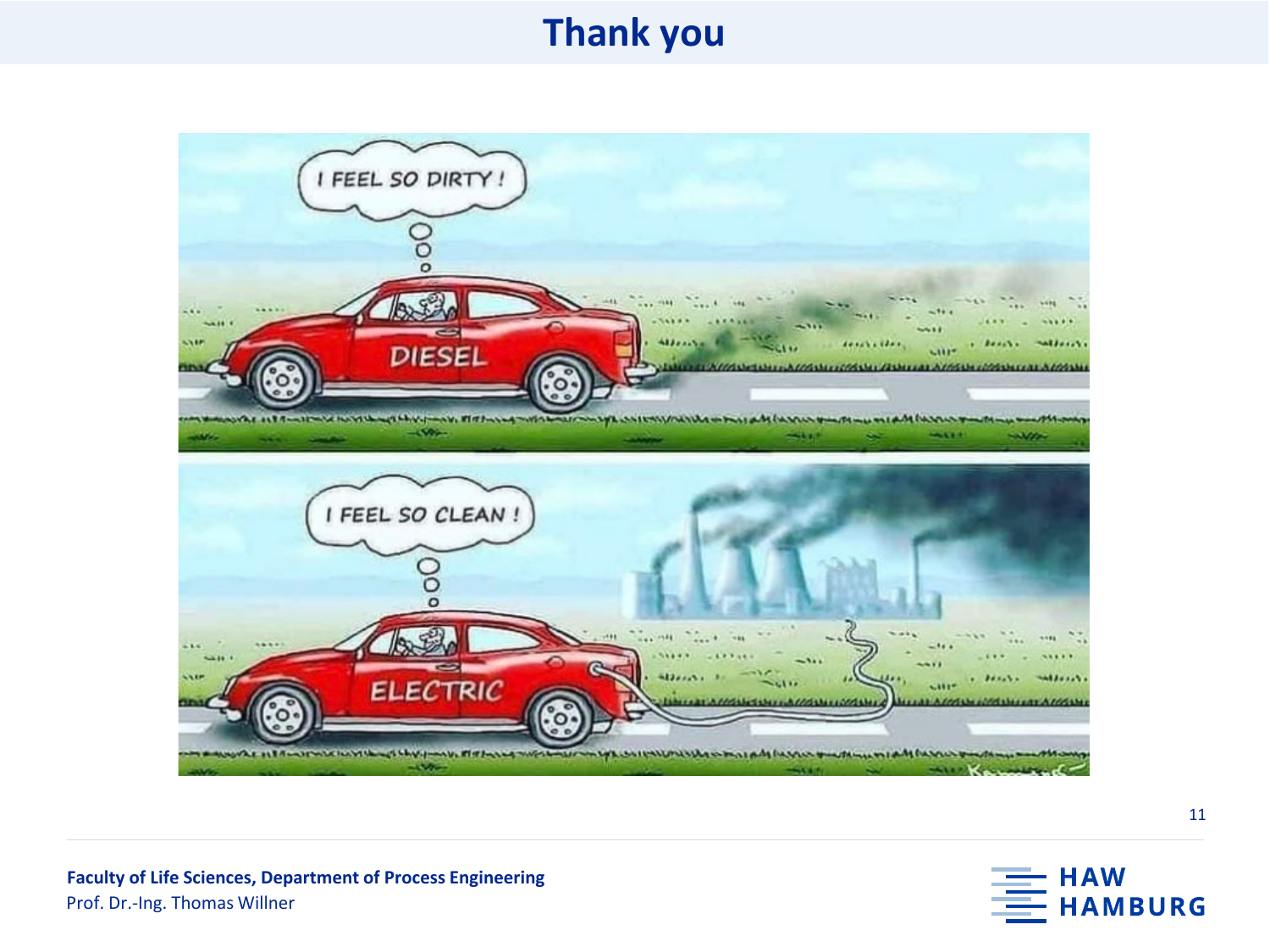- **ADAC** (2018): Renault Zoe im ADAC Dauertest. https://www.adac.de/rund-ums[fahrzeug/autokatalog/marken-modelle/renault/renault-zoe-dauertest/](https://www.adac.de/rund-ums-fahrzeug/autokatalog/marken-modelle/renault/renault-zoe-dauertest/)
- **AGEB (**2020): Primärenergieverbrauch in Deutschland 2019/2020
- Atzler et al. (2015): Fuel consumption and emissions effects in passenger car Diesel engines through the use of a belt starter generator. SAE Technical Paper 2015-01-1162
- **Banz** (2020): Bundesanzeiger Banz AT 19.10.2020 B7
- **BDI** (2019): "Analyse Klimapfade Verkehr 2030". Study of BCG (Boston Consulting Group) and Prognos for the BDI (Bundesverband der Deutschen Industrie). Presented by BDI in Febr. 2019 in Berlin. Viewed on 03 Jan. 2020 from <https://bdi.eu/publikation/news/analyse-der-klimapfade-verkehr-2030/>
- **BLE** (2020): Bundesanstalt für Landwirtschaft und Ernährung: Evaluations- und Erfahrungsberich für das Jahr 2019 (Federal Office for Agriculture and Food: "Evaluation and Progress Report 2019"). Bonn 2020.
- **BLE** (2020-2): Bundesanstalt für Landwirtschaft und Ernährung: Bericht zur Markt- und Versorgungslage Getreide 2020 (Federal Office for Agriculture and Food). Bonn 2020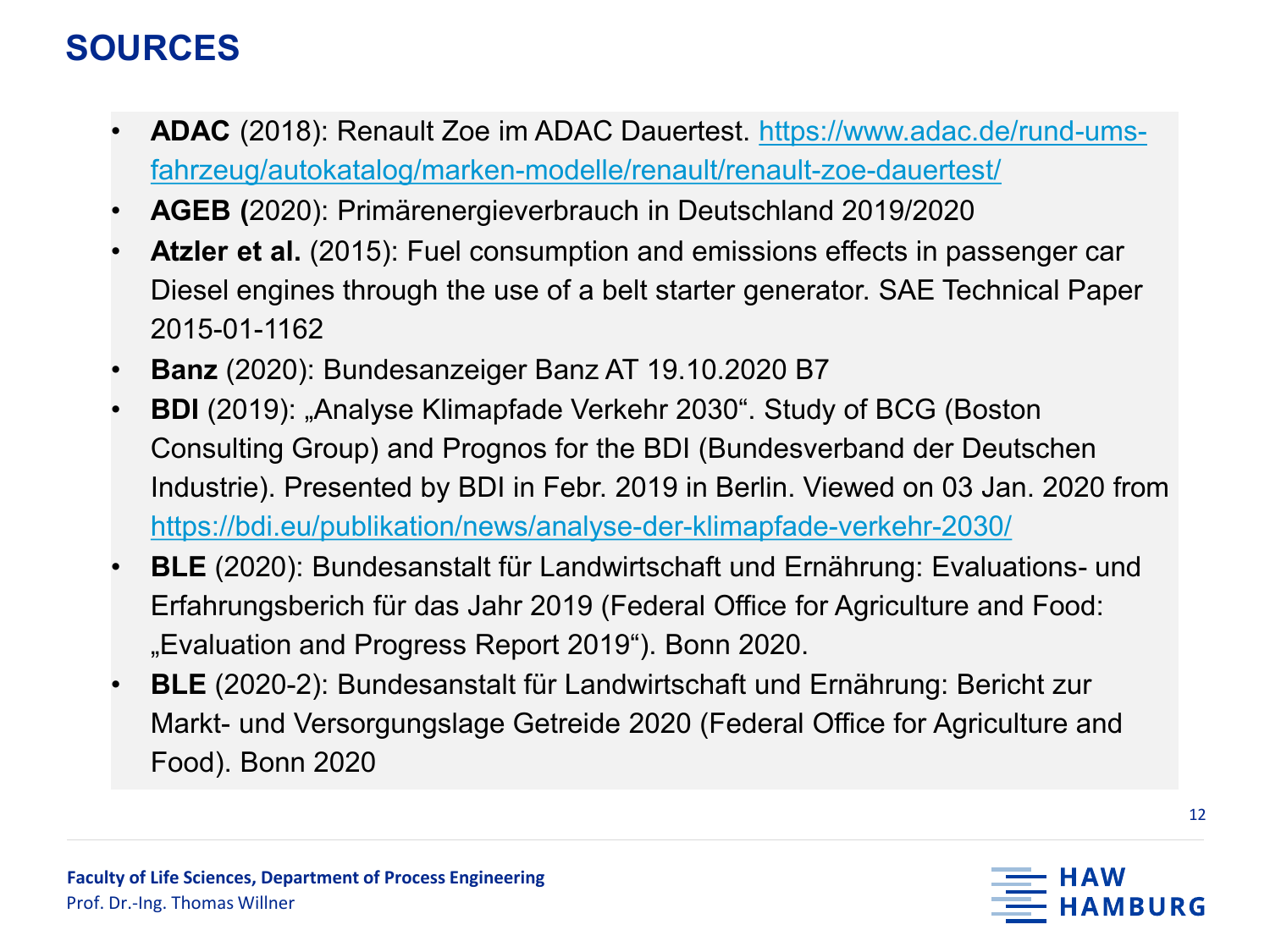- **BMWi** (2019): Energiedaten: Gesamtausgabe. Stand Okt. 2019
- **BMWi** (2020): Zahlen und Fakten: Energiedaten
- **BMWi** (2020-2): Erneuerbare Energien in Zahlen
- **Buchspies, Kaltschmitt** (2018): "A consequential assessment of changes in greenhouse gas emissions due to the introduction of wheat straw ethanol in the context of European legislation". In: Applied Energy 211, pp 368-381.
- **EBB:** European Biodiesel Board: Data for 2017 <http://www.ebb-eu.org/>
- **DBFZ** (2019): "Untersuchungen zur Ausgestaltung der Biokraftstoffgesetzgebung". Study of the DBFZ (Deutsches Biomasseforschungszentrum). Presented by F. Müller-Langer at the International Congress "Fuels of the Future" on 21 Jan. 2019 in Berlin.
- **DBFZ** (2020): Meisel et al.: Future Renewable Fuel Mixes in Transport in Germany under REDII and Climate Protection Targets. Energies 2020, 13, 1712; doi:10.3390/en13071712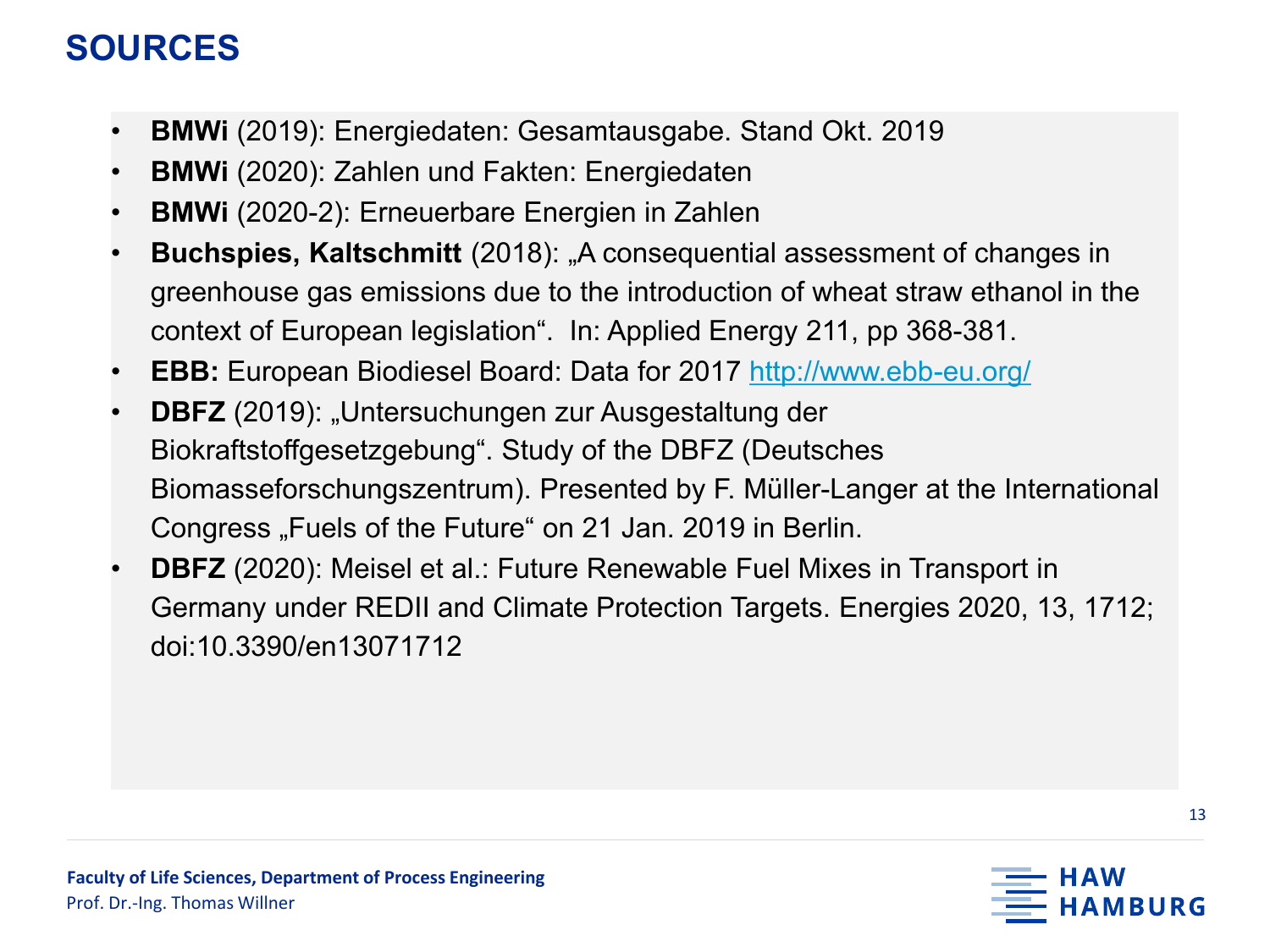- **EBB** = European Biodiesel Board: <http://www.ebb-eu.org/>
- **Eurostat** (2021): Energy production and imports. <https://ec.europa.eu/eurostat/statistics-explained/pdfscache/1216.pdf>
- **FAO** (2021): Crop Prospects and Food Situation. Quarterly Global Report, March 2021
- **Fasihi, Breyer** (2020): Baseload electricity and hydrogen supply based on hybrid PV-wind power plants. Journal of Cleaner Production 243 (2020) 118466 <https://doi.org/10.1016/j.jclepro.2019.118466>
- **Fraunhofer-ISE** (2019): Fraunhofer Institute for Solar Energy Systems ISE: "Treibhausgas-Emissionen für Batterie- und Brennstoffzellenfahrzeuge mit Reichweiten über 300 km". Study on behalf of H2 Mobility. Viewed on 03 Jan. 2020 from

[https://www.ise.fraunhofer.de/content/dam/ise/de/documents/news/2019/ISE\\_Erge](https://www.ise.fraunhofer.de/content/dam/ise/de/documents/news/2019/ISE_Ergebnisse_Studie_Treibhausgasemissionen.pdf) bnisse\_Studie\_Treibhausgasemissionen.pdf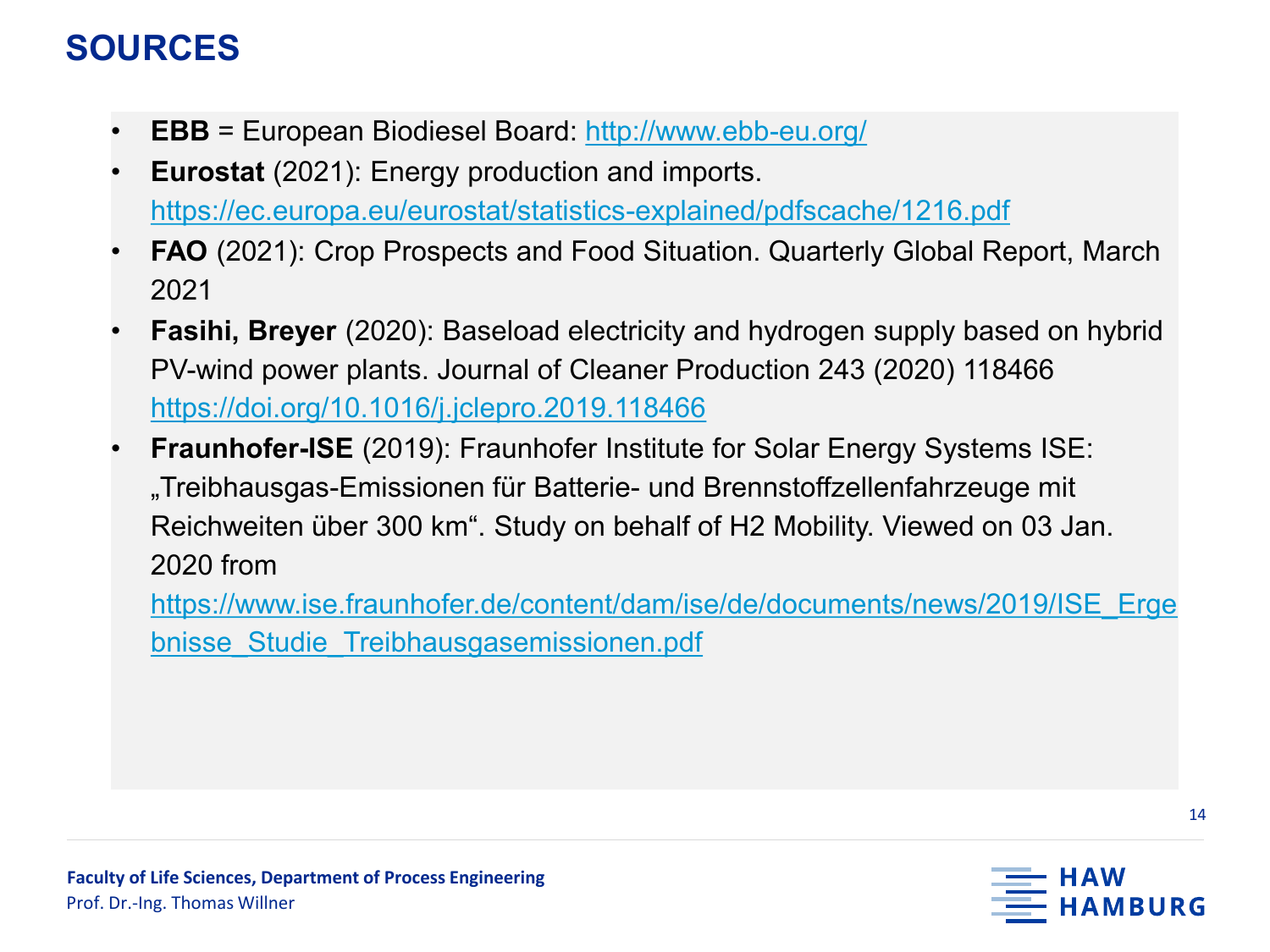- **Frontier-Economics** (2020): "Cradle-to-Grave Lebenszyklusanalyse im Mobilitätssektor. Metastudie zur CO2-Bilanz alternativer Fahrzeugantriebe." Studie im Auftrag von FVV. Abgerufen am 10.11.2020 von https://www.fvv[net.de/fileadmin/user\\_upload/medien/materialien/FVV\\_LCA\\_Lebenszyklusanalyse](https://www.fvv-net.de/fileadmin/user_upload/medien/materialien/FVV_LCA_Lebenszyklusanalyse_Frontier_Economics_R595_final_2020-06_DE.pdf) Frontier Economics R595 final 2020-06 DE.pdf
- **Handelsblatt** (2020): "Autoindustrie Umstellung auf E-Mobilität gefährdet 410 000 Arbeitsplätze". Handelsblatt 13.01.2020. Viewed on 25 Jan. 2020 from https://www.handelsblatt.com/politik/deutschland/autoindustrie-umstellung-auf-e[mobilitaet-gefaehrdet-410-000-arbeitsplaetze/25405230.html?ticket=ST-1893331-](https://www.handelsblatt.com/politik/deutschland/autoindustrie-umstellung-auf-e-mobilitaet-gefaehrdet-410-000-arbeitsplaetze/25405230.html?ticket=ST-1893331-EF0dAeWlEbXbLnqMqeJj-ap6) EF0dAeWlEbXbLnqMqeJj-ap6
- **IPCC** (2018): IPCC Special Report on Global Warming of 1.5° C. 8 Oct. 2018.
- **ITAD** (2015): Interessengemeinschaft Abfallbehandlungsanlagen in Deutschland: Endbericht: Analyse/ Beschreibung der derzeitigen Situation der stofflichen und energetischen Verwertung von Kunststoffabfällen in Deutschland, April 2015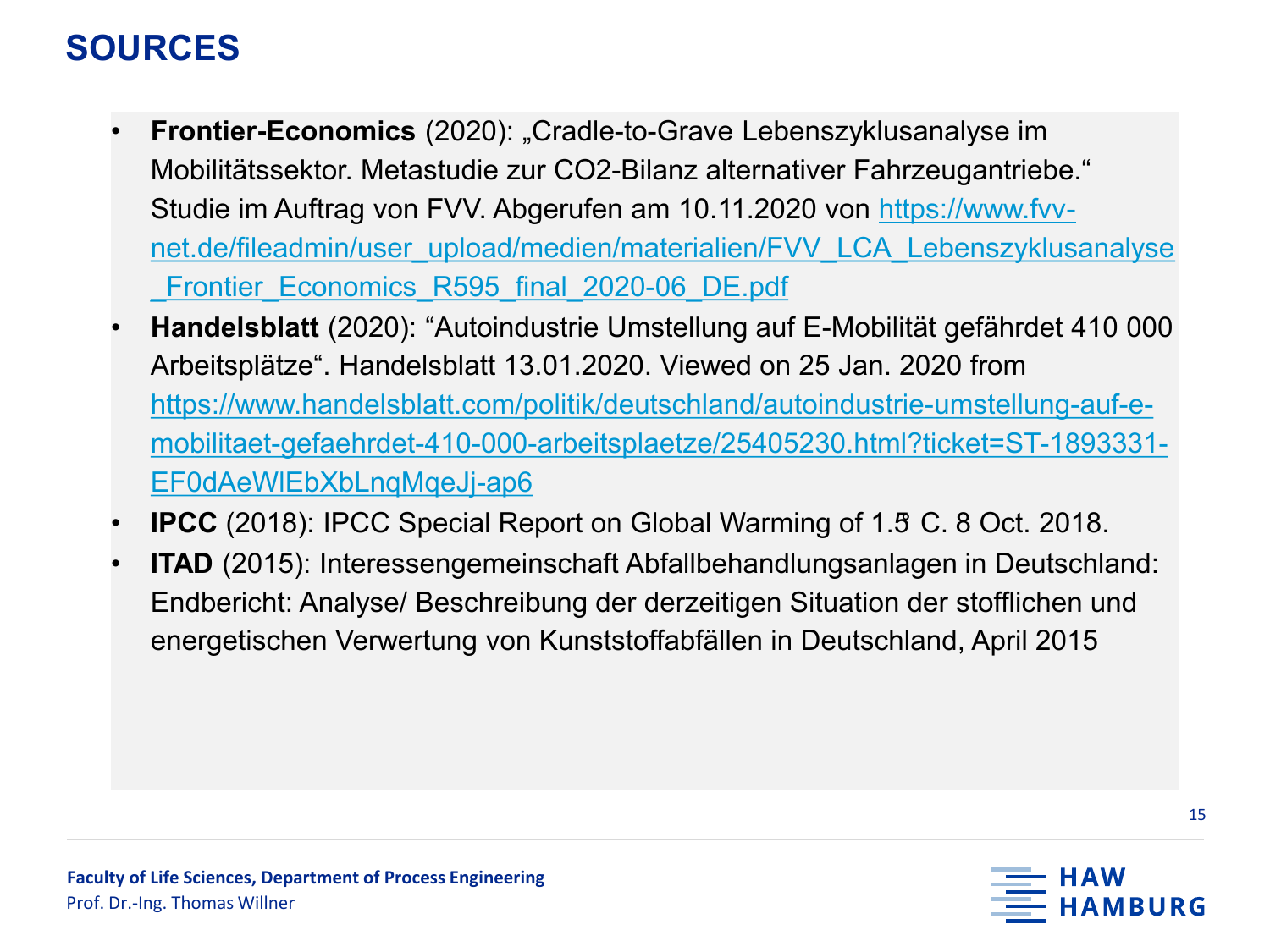- **Joanneum Research** (2019): "Geschätzte Treibhausgasemissionen und Primärenergieverbrauch in der Lebenszyklusanalyse von Pkw-basierten Verkehrssystemen". Study on behalf of the ÖAMTC (Österreichischer Automobil-, Motorad- und Touring Club), FiA (Fédération Internationale de l'Automobile) and ADAC (Allgemeiner Deutscher Automobil-Club), Graz, Sept. 2019.
- **MWV** (2018) = Mineralölwirtschaftsverband: "Jahresbericht 2018".
- **MWV** (2020) = Mineralölwirtschaftsverband: "Market Entry Conditions of PtX Fuels – Recent Developments". Presented by C. Küchen at the International Congress "Fuels of the Future" on 21 Jan. 2020 in Berlin.
- **MVaK =** Mittelstandsverband abfallbasierter Kraftstoffe: <https://www.mvak.eu/>
- **Posdziech** (2021): Production of renewable hydrogen and syngas via hightemperature electrolysis. Presentation on the Heat-to-Fuel Workshop, Güssing (online) 8 March 2021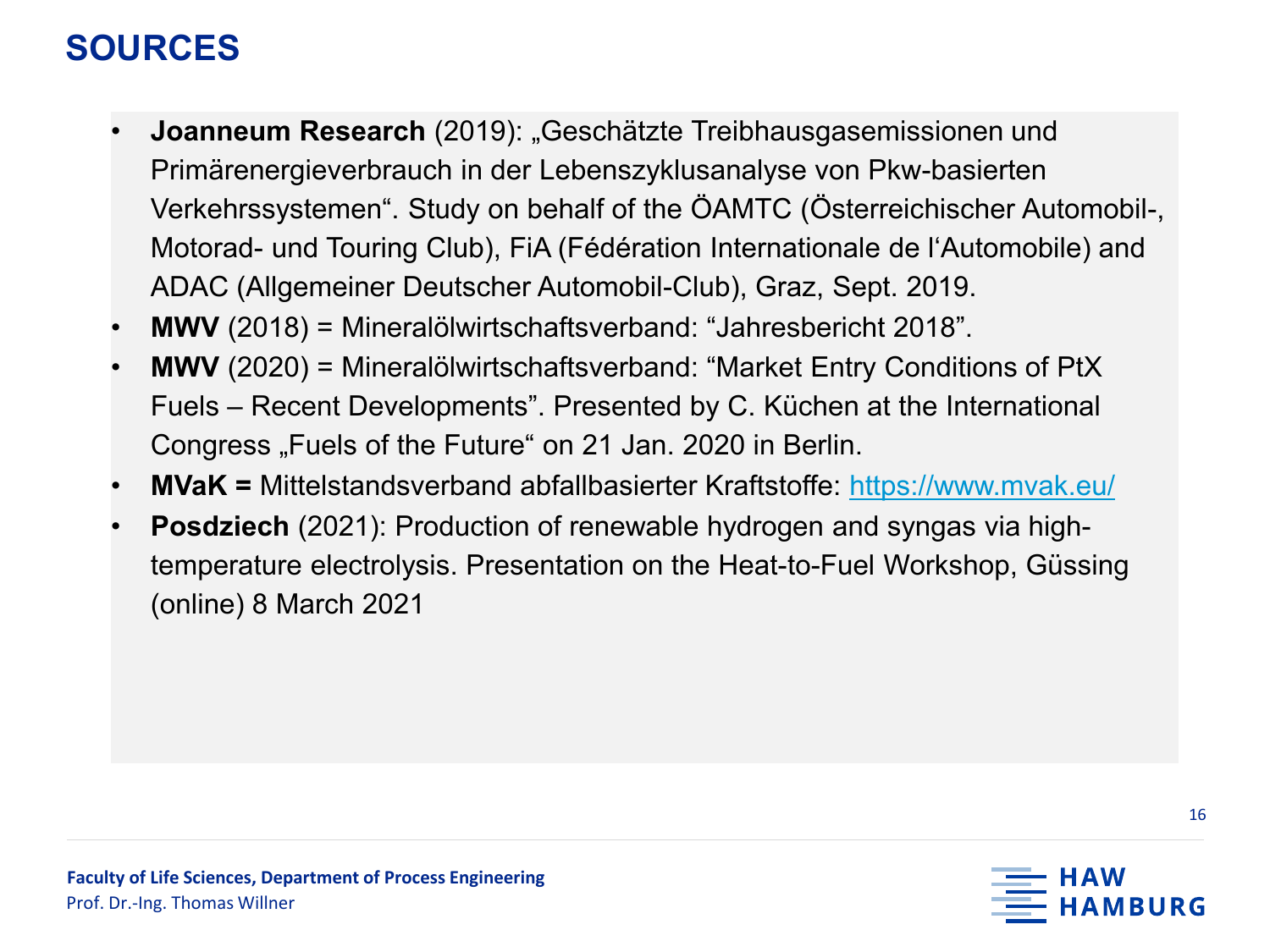**ProcessNet** (2018): "Advanced alternative liquid fuels: For climate protection in the global raw materials change". Position paper of the working group "Alternative Liquid and Gaseous Fuels" of the ProcessNet, a joint initiative of DECHEMA and VDI-GVC. Viewed on 03 Jan. 2020 from

[https://dechema.de/dechema\\_media/Downloads/Positionspapiere/2018\\_alternativ](https://dechema.de/dechema_media/Downloads/Positionspapiere/2018_alternativeBrennstoffe_en-p-20005513.pdf) eBrennstoffe\_en-p-20005513.pdf

- **Prussi et al.** (2020): JEC Well-to-Tank report v5. EUR 30269 EN, Publications Office of the European Union, Luxembourg, 2020, ISBN 978-92-76-19926-7, doi:10.2760/959137, JRC119036.
- **Rauch** (2021): BtL and PtL, differences and similarities at technical level. Presentation on the Heat-to-Fuel Workshop, Güssing (online) 8 March 2021
- **S2Biom** (2016): "Vision for one billion dry tonnes lignocellulosic biomass as a contribution to biobased economy by 2030 in Europe". Report D8.2, Nov. 2016.
- **SGAB** (2017): EU Commission Sub Group on Advanced Biofuels (SGAB): "Final Report". March 2017.